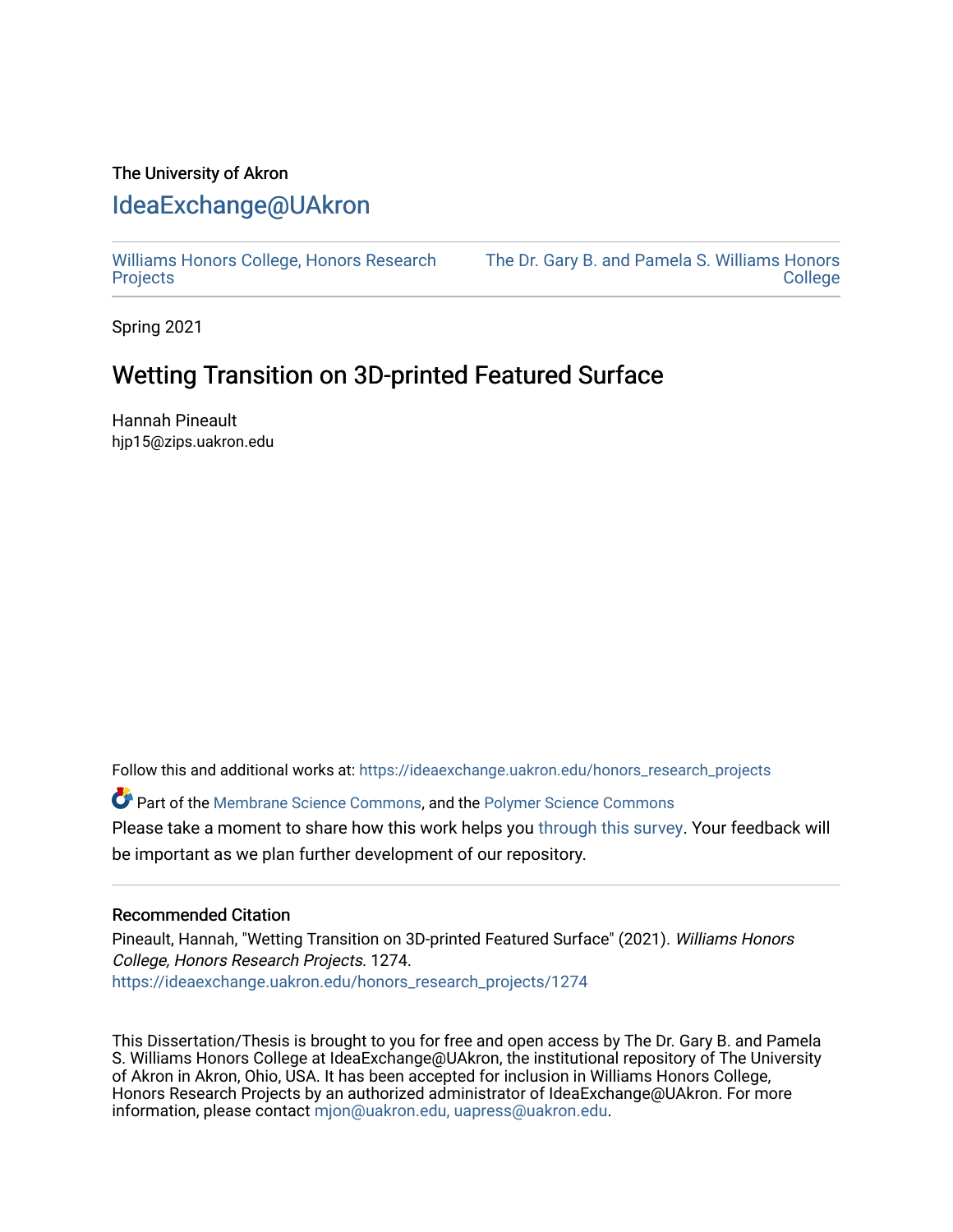Wetting Transition of 3D-printed Featured Surfaces

Hannah Pineault

Department of Chemical, Biomolecular, and Corrosion Engineering

# **Honors Research Project**

Submitted to

*The Williams Honors College The University of Akron*

| Approved:                                                                                 | Accepted:                                                                                 |
|-------------------------------------------------------------------------------------------|-------------------------------------------------------------------------------------------|
| Shang Newly Date: 4/19/2021<br>Honors Project Sponsor (signed)                            | $\log_{10}(4/19/2021)$<br>Shang Newly<br>Honors Department Advisor (signed)               |
| Bi-min Zhang Newby<br>Honors Project Sponsor (printed)                                    | Bi-min Zhang Newby<br>Honors Department Advisor (printed)                                 |
| R.Gitiafroz<br>Date: 04/19/2021<br>Reader (signed)<br>Roya Gitiafroz<br>Reader (printed)  | Date: 4/20/2021<br>Department Chair (signed)<br>Lu-Kwang Ju<br>Department Chair (printed) |
| لمخت اله اسکا<br>Date: 4/19/2021<br>Reader (signed)<br>Kevin Cavicchi<br>Reader (printed) |                                                                                           |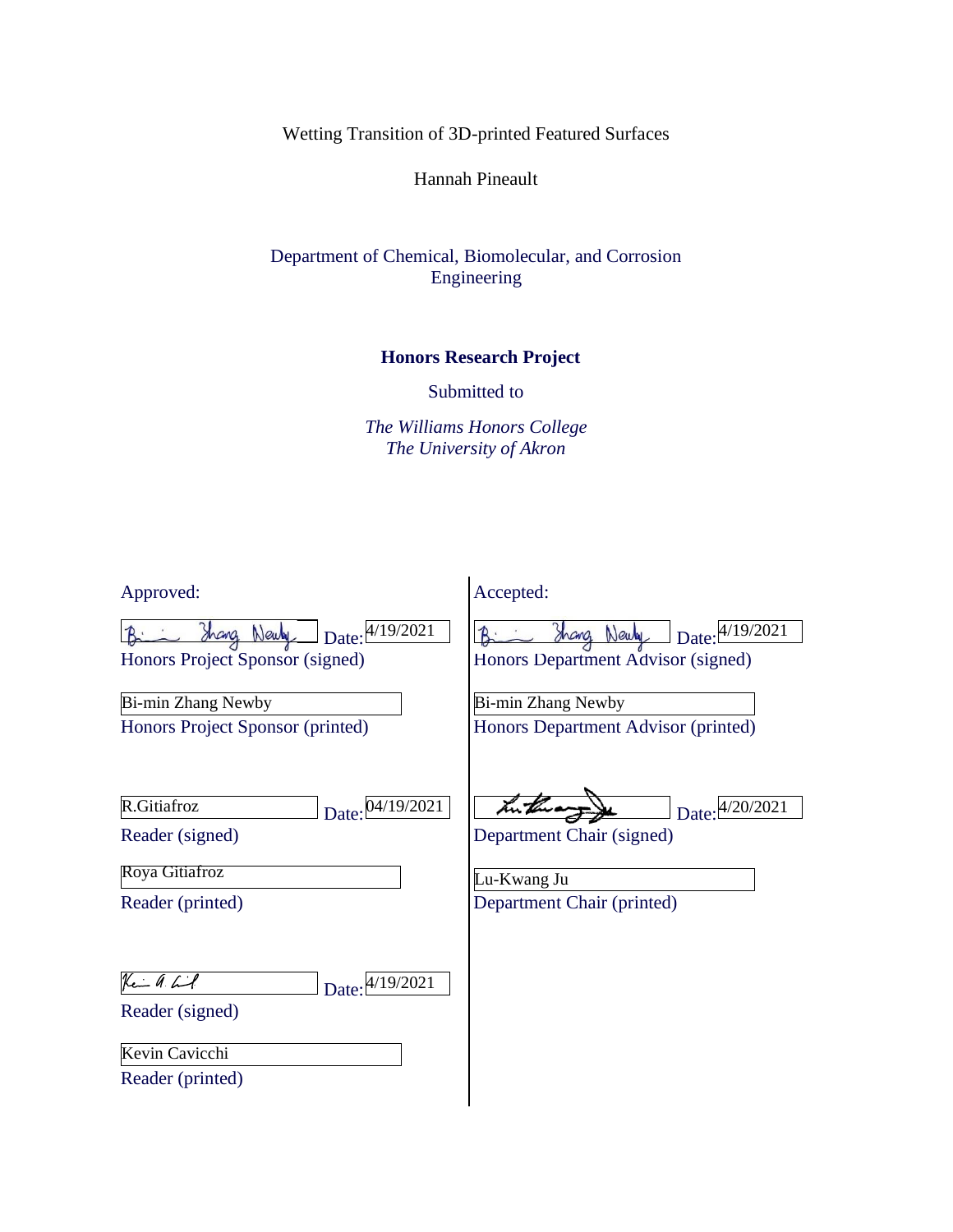# **Table of Contents**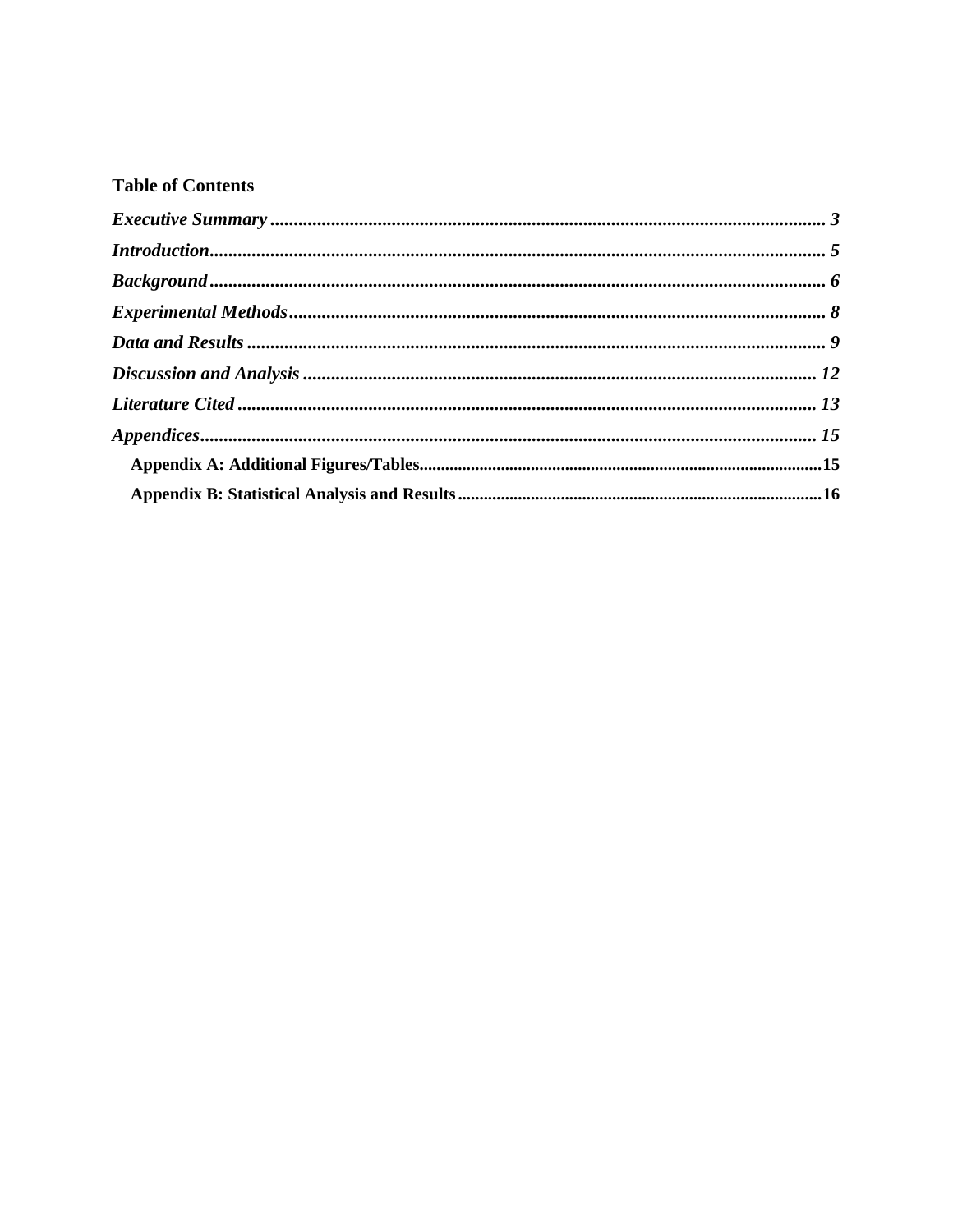#### <span id="page-3-0"></span>**Executive Summary**

The primary objective of this honors research project was to gain a better understanding of surface characteristics to produce a long-lasting superhydrophobic or superhydrophilic surface. In other words, when will a droplet of water remain on top of a featured surface and when does the transition occur to water filling the grooves of the surface? This research focused on how to best fabricate porous structures that would stay completely dry at all times by preventing the liquid from penetrating.

In particular, we followed the behaviors of water droplets placed on top of 3-D printed featured surfaces with various geometries and surface treatments. Cylindrical pillars in a hexagonal array were 3-D printed with varying pillar diameter (D) and height (H) as well as the spacing ratio (S/D). The as printed models, models oxidized using air plasma, and models treated with hydrophobic octadecyl trichlorosilane (OTS) were tested. Both the as printed and plasma treated models didn't retain water on top of the features due to their surfaces being hydrophilic, while the hydrophobic OTS treated models were able to prevent water droplets from penetrating down to the surface. The inversed features molded from the 3-D printed models using hydrophobic silicone elastomer also showed complete prevention of water drops from penetrating the features. Varying the geometry of the pillars had a significant effect in a majority of the cases across the various surface treatments on the transition. Meanwhile, the contact angle was affected by varying the pillar height but rarely by a change in diameter.

The 3D printer had size limitations, and to obtain the desired small features, the spacing was not varied and the height could only be varied slightly. In the future with a more capable 3D printer, it would be desirable to study surfaces with smaller pillar diameter, spacing, and varying heights, which would likely obtain more insightful results on the effects of features on liquid penetration. The 3D printer had additional printing limitations that resulted in the pillars having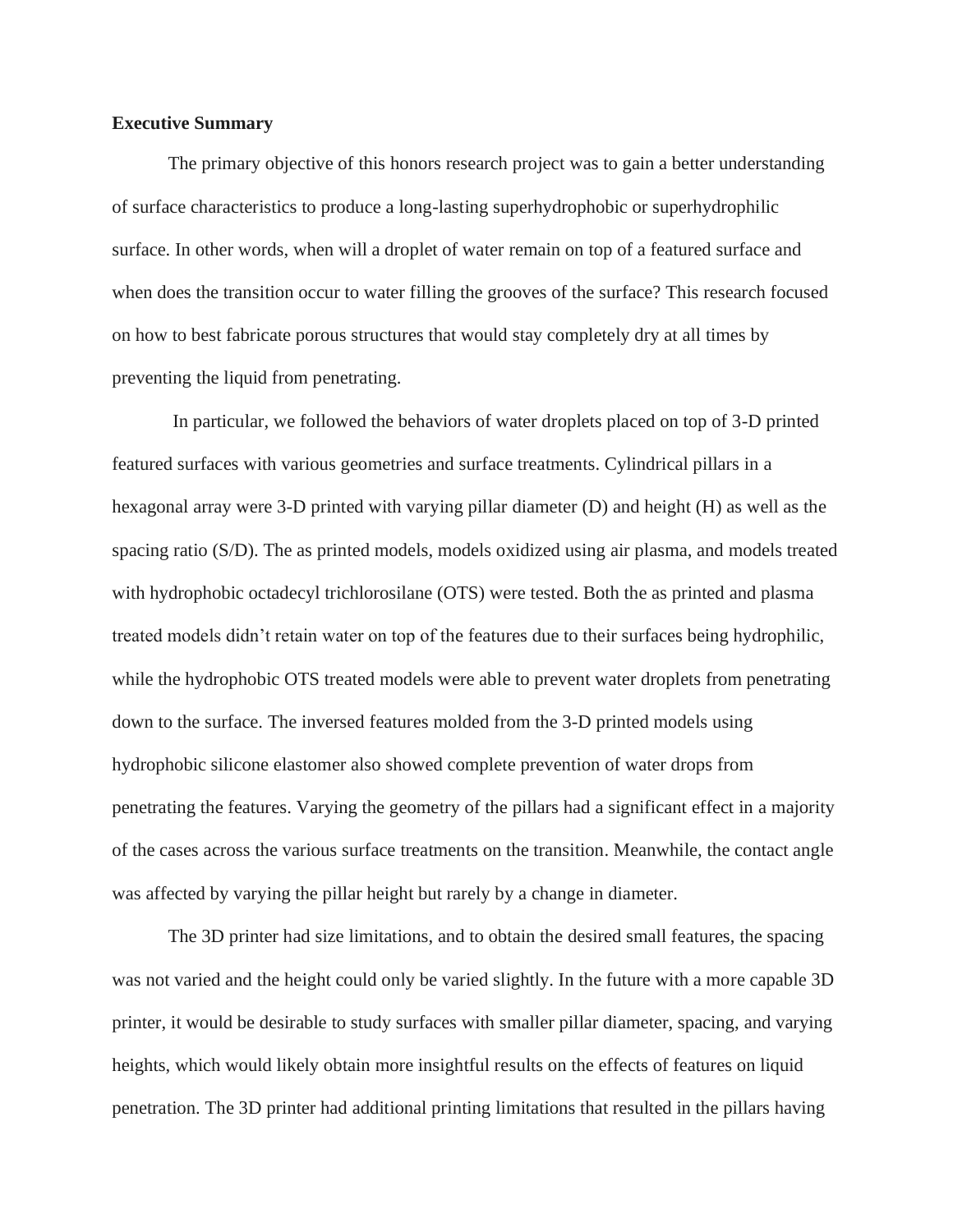rounded tops instead of the desired flat tops. That downward angle contributed to the droplet more easily wetting the surface. This is ideal for a hydrophilic surface, but a flat or concave top would create a more liquid repelling surface.

Insights gained from this project can potentially be applied to develop technology that can mitigate or even eliminate corrosion or can be used to trap water even in extreme conditions. Other useful applications would include self-cleaning surfaces, effective oil and water separation, water harvesting, anti-fogging and anti-fouling. Steps for further research would include investigating additional geometry dimensions and arrays, other liquids, and varying droplet volume. This research builds upon relevant studies and technical reports concerning droplet behavior and surface features.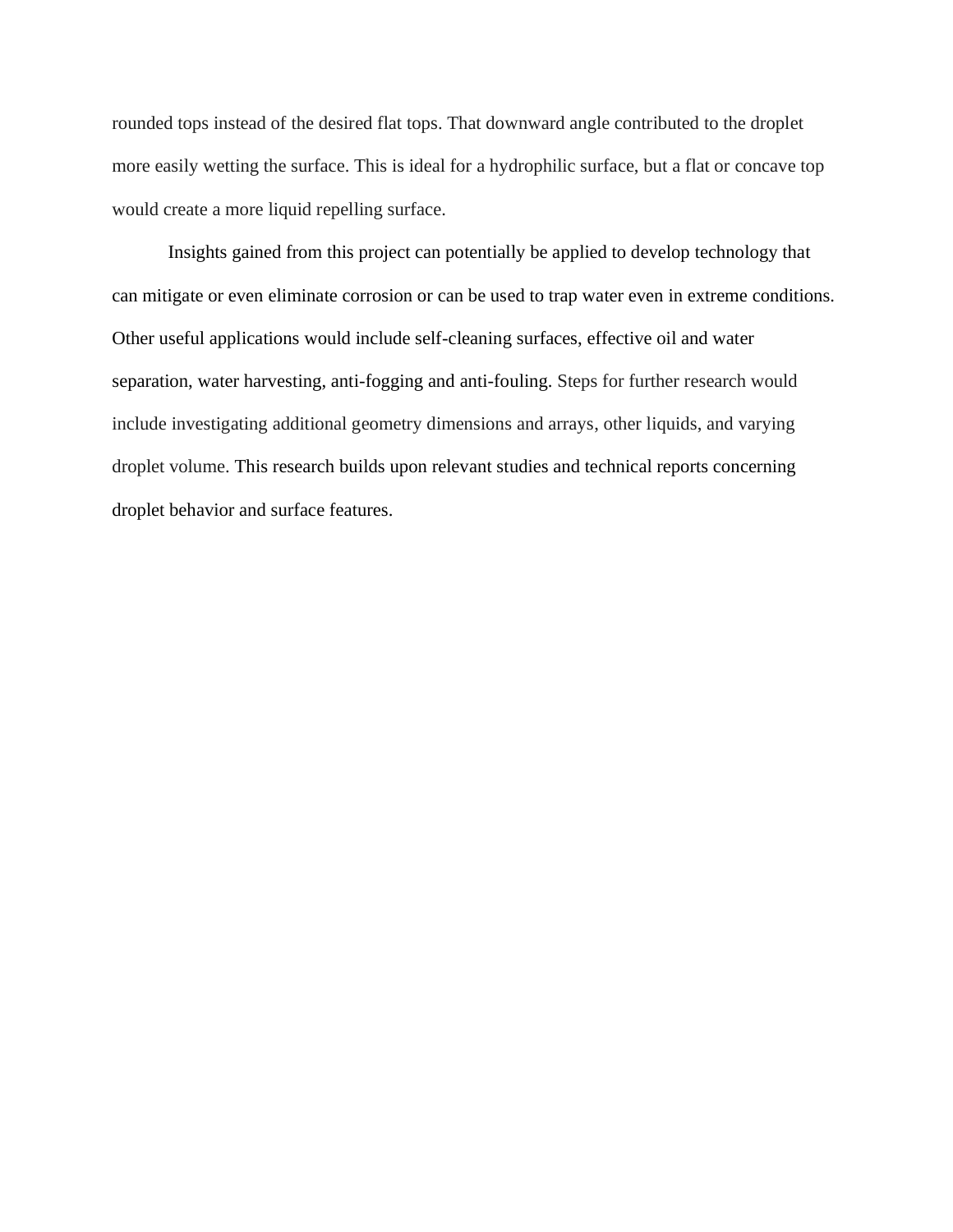#### <span id="page-5-0"></span>**Introduction**

Hydrophobic and hydrophilic surfaces exist naturally, such as the water fern plant known as *Salvinia Molesta*, which repels water on its surface [1] . The super hydrophobicity of *Salvinia Molesta* is accomplished by having an egg-beater like shape top (Figure 1a-b) that consists of hydrophilic hair tips and a sophisticated hierarchical structure, trapping a layer of air in it, creating a buoyancy effect. Another example of a natural super-hydrophobic surface is the lotus leaf (Figure 1c). The small protrusions known as papillae's (Figure 1d) are coated with waterrepellant wax crystals <sup>[2]</sup>. When compared to plants with similar features, the lotus leaf has high density and small diameter papillae's which contribute to it superior hydrophobicity [2].

Plants and animals utilize their hydrophobic and hydrophilic surfaces to repel or harvest water for their survival. Desert beetles like the *Stenocara Gracilipes*, are known to survive in the dessert environment by collecting water from fog using its unique back structure. Its back contains an array of hydrophilic bumps over a superhydrophobic surface. The hydrophilic bumps collect small water particles that accumulate and then roll over the super-hydrophobic regions down its limbs and head to sustain itself (Figure 2)<sup>[3]</sup>. The skin of the Texas Horned Lizard is also able to quickly absorb water with its pointed, textured hydrophilic surface (Figure 2)<sup>[4]</sup>.



Figure 1. a-b). Water droplet on Salvinia Molesta plant [1]. c). Water droplets on *Nelumbo* nucifera, or the lotus plant leaf<sup>[2]</sup>. d). SEM image of *Nelumbo nucifera* surface<sup>[2]</sup>.

Researchers who work in the area of biomimicry have duplicated the eggbeater-like shape of the *Salvinia Molesta* leaves on a micrometer scale using an immersed surface accumulation 3-D printer <sup>[1]</sup>. The structures were printed with a hydrophobic material with dimensions were that similar to those found on the plant. The 3-D printed model showed an effective mechanism for oil and water separation as shown in Figure 3. With the recent advances in the accessibility and capability of 3-D printing, this honors project was able to utilize the technology to achieve the small features observed in relevant research as well as natural surfaces.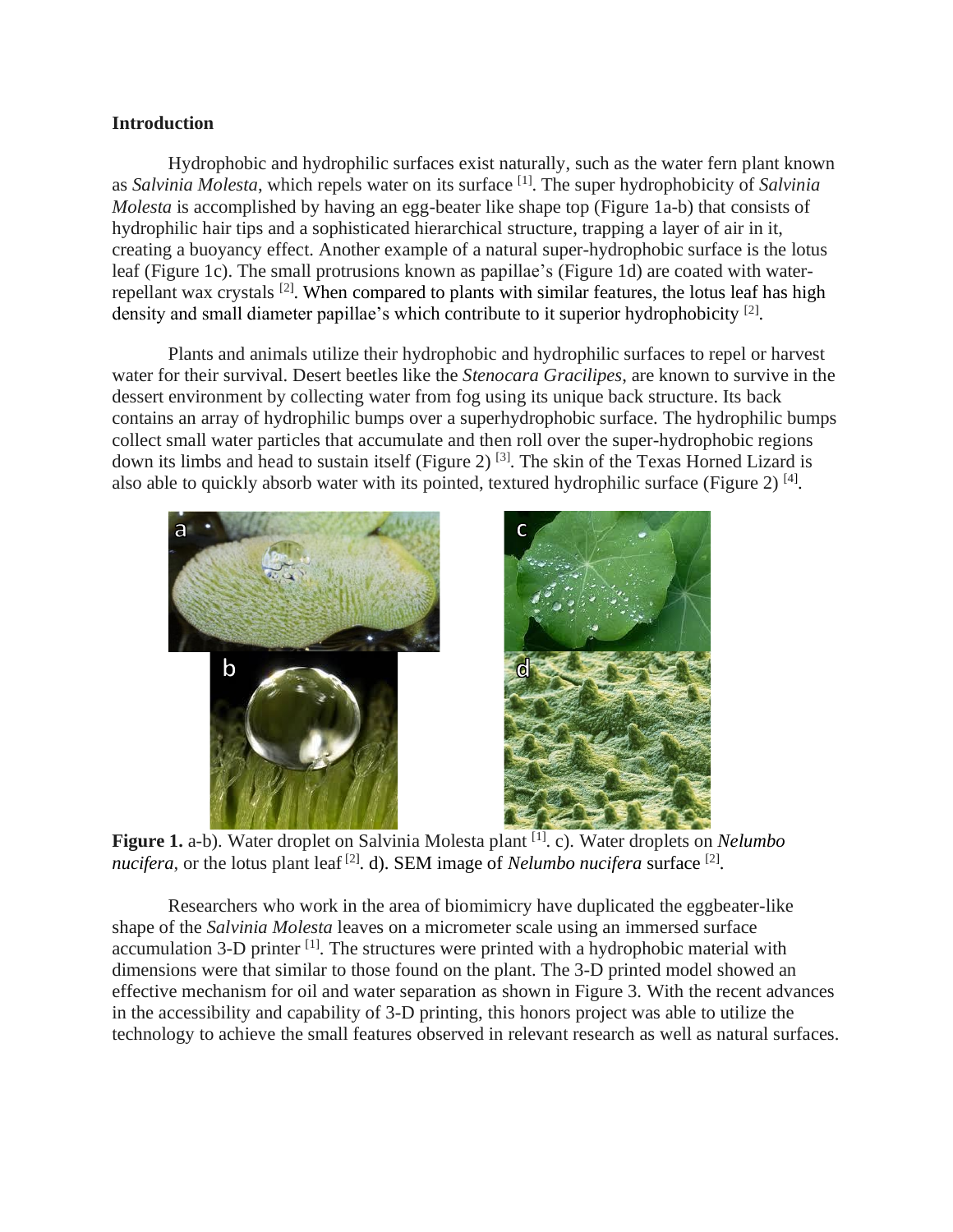

**Figure 2.** Left image: *Stenocara Gracilipes* desert beetle [3] . Right images: Texas horned lizard, or *Phrynosoma Cornutum*, and its skin structure. The water droplet shown easily wets the surface in seconds [4] .



**Figure 3.** The time scale showing the separation of a water/oil mixture on the 3-D printed eggbeater features studied by Yang et al. Spacing between stalks was varied between 300-500  $\mu$ m. The height of the stalks was 1000  $\mu$ m and the diameter of the widest section was 300  $\mu$ m <sup>[1]</sup>.

The first goal of this honors project was to gain experience on how to fabricate 3Dprinted featured surfaces with different geometries and modify them to achieve various surface wettability. The second goal was to examine the wetting transition on these featured surfaces and determine the surface characteristics that would completely prevent the porous features from being wet by a liquid. Insights gained from this project can potentially be applied to develop technology that can mitigate or even eliminate corrosion or can be used to trap water even in extreme conditions. Other useful applications would include self-cleaning surfaces, effective oil and water separation, water harvesting, anti-fogging and anti-fouling.

### <span id="page-6-0"></span>**Background**

The Wenzel and Cassie-Baxter equations (Equations 1 and 2 respectively) indicate that features can alter the contact angles ( $\theta$ Wenzel or  $\theta$ Cassie-Baxter) from that of intrinsic contact angle  $(\theta_s, \text{see Figure 4a})$  of a liquid formed on a smooth surface of a particular material. In the Wenzel equation, r is the surface roughness factor and the liquid completely penetrates into grooves and wets the entire featured surface (Figure 4b)<sup>[5]</sup>. In the Cassie-Baxter case, f and 1-f are the area fractions occupied by the material and air, respectively. In this case, the liquid drop sits on top of the features, and the air trapped inside the grooves never gets replaced by the liquid (Figure 4c) [5] .

$$
\cos \theta_{\text{Wenzel}} = \text{rcos} \theta_{\text{s}} \tag{1}
$$

$$
\cos\theta_{\text{Cassie}-\text{Baster}} = \text{fcos}\theta_{\text{s}} - (1 - f) \tag{2}
$$

The criteria on whether or not a liquid drop can penetrate into the grooves to replace the trapped air can be predicted based on the following relationships. Equation 3 is the general criteria for liquid penetrating the grooves, or entering the Wenzel state, when  $\theta_s < 90^\circ$ . Equation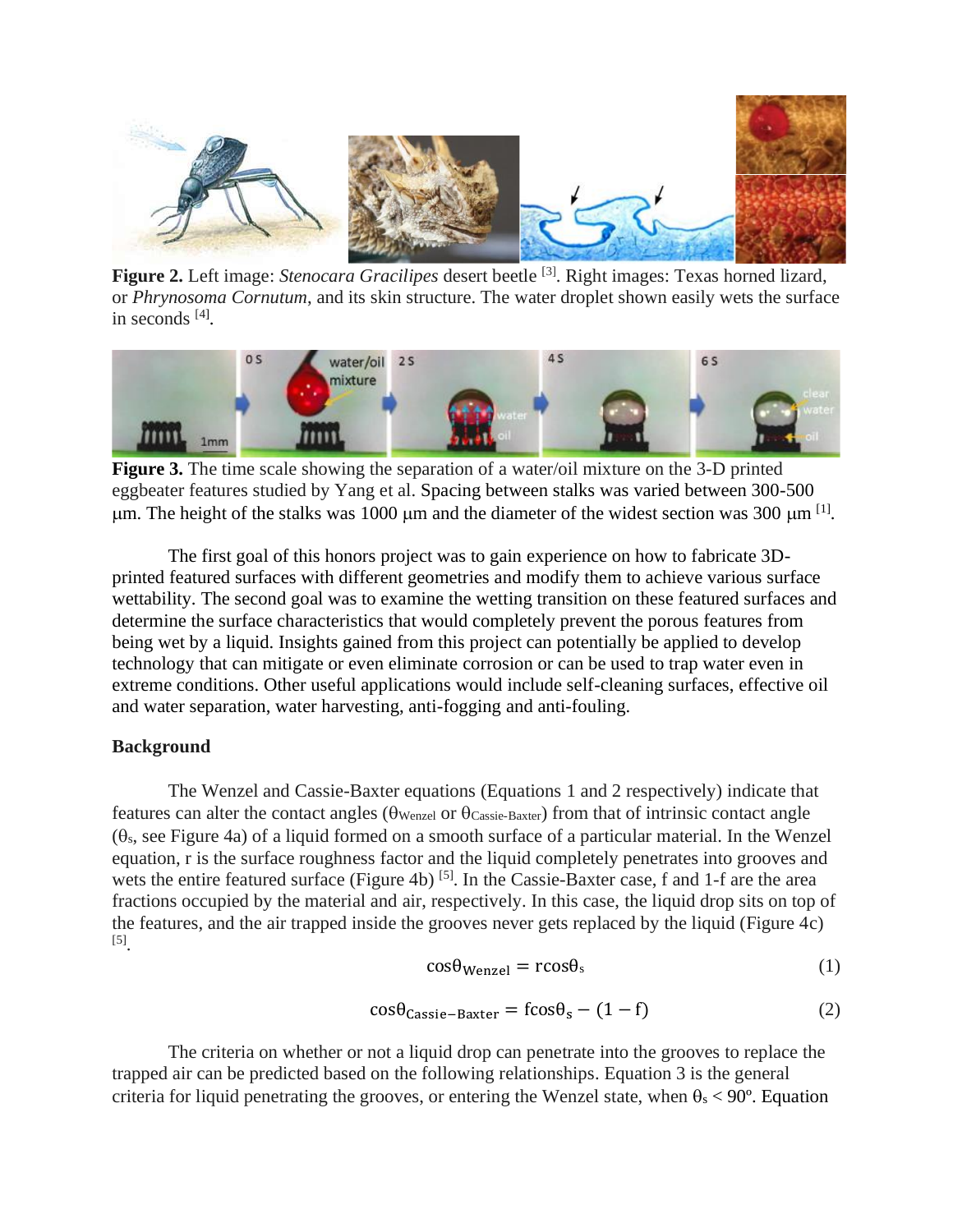4 is the general criteria for air being trapped in the grooves, or the Cassie-Baxter state, when  $\theta_s$ 90 $\degree$ .  $\theta_s$  is the contact angle of the flat surface. Not only can the wettability be predicted using these relationships, it also allows for tuning by adjusting the  $f_s$  and r parameters.  $F_s$  is ratio of the areas of the surface features to the total surface from an aerial view, while r is the ratio of the true surface area of the features to the aerial view total area of the surface. This means that r is also dependent on the height (H) of the features in addition to the diameter (D) and spacing (S) dependency shared by fs. R is directly proportional to D and H and inversely proportional to S. F<sup>s</sup> is directly proportional to D and inversely related to S. Thus, with a fixed contact angle less than 90º for a material, r should be decreased to obtain a more hydrophobic surface, so the left-hand side is less than the right-hand side (equation 3). With a fixed contact angle greater than 90º for a material, increasing r increases the likeliness for the surface to be hydrophobic (equation 4).

$$
\cos \theta_{s} \ge \frac{1 - f_{s}}{r - f_{s}} \qquad \qquad \text{generally evaluated when } \theta_{s} < 90^{\circ} \qquad (3)
$$

$$
\cos \theta_{s} \le -\left(\frac{1-f_{s}}{r-f_{s}}\right) \qquad \text{generally evaluated when } \theta_{s} > 90^{\circ} \qquad (4)
$$



**Figure 4.** a). Contact angle of a droplet on a smooth surface. b). Droplet in the Wenzel state. c). Droplet in the Cassie-Baxter's state. d). Example aerial image used to calculate the radius of the droplet.

Generally, the contact angle of a liquid on a solid surface can be directly measured from the side view of the drop sitting on the surface, at its three-phase contact line. However, for some featured surfaces, the three-phase contact line is obstructed by the features. As a result, a top view of the drop (Figure 4d) might be used to relate the drop radius to the contact angle that the drop would form on the surface. Equation 5a relates the contact angle to the volume (V) and radius (R) of the droplet when the contact angle is less than 90º, while equation 5b is used when the contact angle is greater than 90º. In the application of this project, equation 5a-b were used to determine the contact angle, since V is known and R is easily measured. Also, to minimize the deformation due to the gravitational force, only drops with a volume of  $\leq 10 \mu L$  were used (under which, the capillary number is less than the critical capillary number).

$$
V = \frac{\pi}{3}R^3(2 + \cos\theta)(1 - \cos\theta)^2
$$
 with  $\theta < 90^\circ$  (5a)

$$
V = \frac{4\pi}{3}R^3 - \frac{\pi}{3}R^3(2 - 3\cos(180 - \theta) + \cos(180 - \theta)^3)
$$
 with  $\theta \ge 90^\circ$  (5b)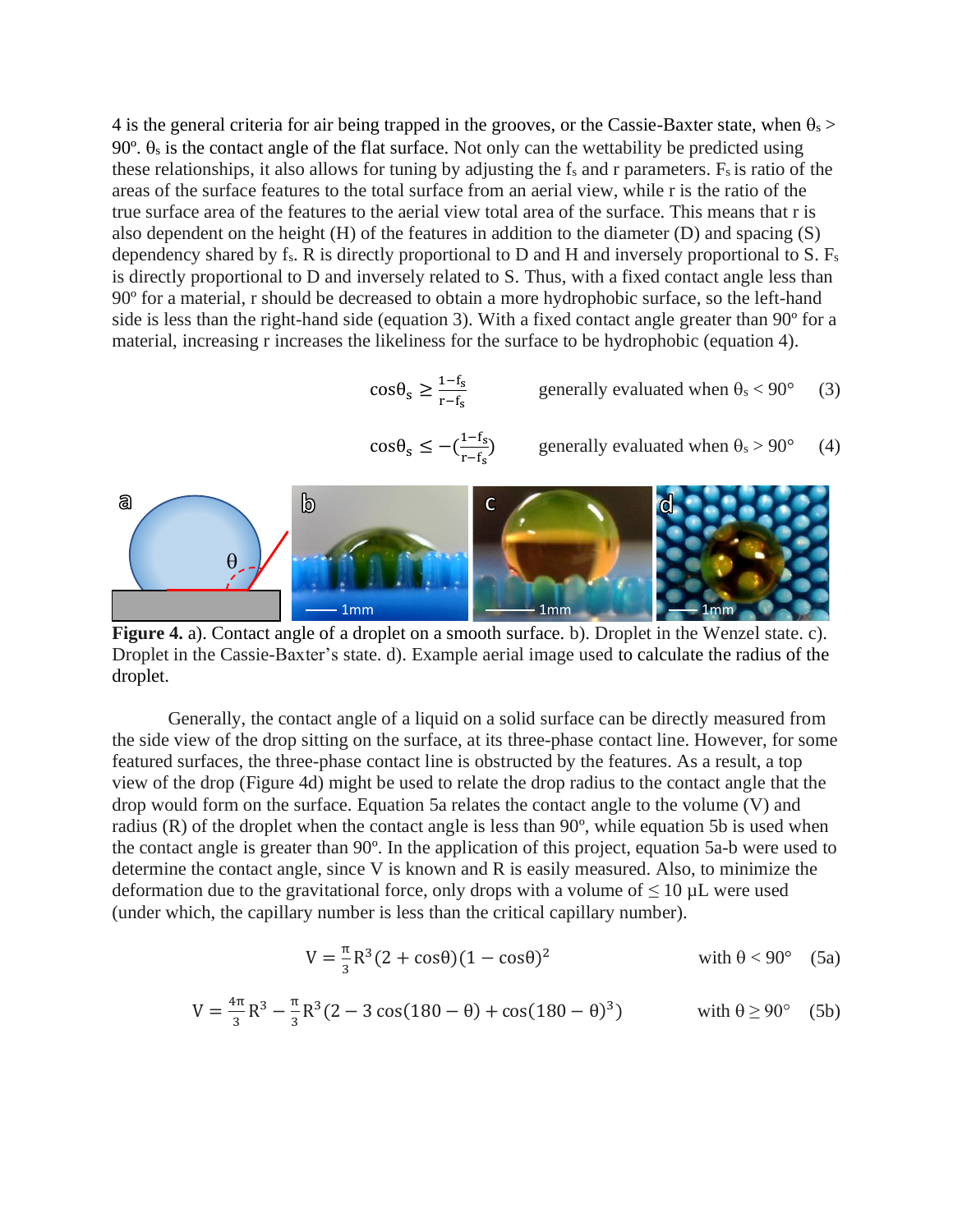#### <span id="page-8-0"></span>**Experimental Methods**

Cylindrical pillars in a hexagonal array were 3D printed using the Stratasys Objet260 Connex3 polyjet printer with the curable photopolymer VeroCyan™ ink. The printer has a layer resolution of 16  $\mu$ m and an accuracy of 200  $\mu$ m. The pillar diameter (D) and pillar height (H) were varied from 300-500  $\mu$ m and 1000-2000  $\mu$ m respectively. The dimension ranges were decided after consideration of the analysis of the expected wetting of the surfaces (Table 1-2) as well as running print tests to find the limit for printer capability. The spacing (S) between the pillar bases was kept constant at  $250 \mu m$  yet the spacing ratio (S/D) varied as a result. All of the models had a hexagonal array rather than a square array to increase the likeliness of the surface to be in the Cassie-Baxter state <sup>[5]</sup>. Tests were run on four variations of the 3D surface; as printed, air plasma treated, OTS deposition, and inversed features in silicone polydimethylsiloxane (PDMS). The models were oxidized for 10 minutes at medium power in a Harrick Plasma Cleaner PDC-32G. When treated with OTS, the models were soaked in 40mL of HLPC grade hexane ( $\geq 98.5\%$ ) with ~2mL of 95% OTS for 30 minutes. The model's features were molded using the Sylgard® 184 silicone elastomer kit with a 10:1 weight ratio of the elastomer base to the curing agent. Water drops sitting on these surfaces were monitored via cameras, and images were captured at 0.5 s interval to determine whether and/or how fast the transition from the non-wetting state (i.e., Cassie-Baxter's state, when air fills the grooves/cavities) to the wetting state (i.e., Wenzel's state, when liquid penetrates the grooves) occurred. A standard droplet size of 10  $\mu$ L was used, which was released using a VWR 2-20  $\mu$ L pipette. Food coloring was added to water to visually distinguish the drop. The radius was calculated from the cross-sectional area of the droplet measured from the pictures taken. Then, along with the known volume of the droplet, the contact angle was calculated with equation 3. At least three runs were conducted for each model, with each treatment.

The initial experimental plan was to have all of the featured surfaces constructed with PDMS. The first obstacle encountered was that it was much more difficult for the 3D printer to print cavities than pillars at the desired level of resolution. This means to obtain the pillar features two successive moldings would be required. This was still attempted and there was little success due to the 3D polymer material poisoning two different curing agents for PDMS. Following this discovery, alternative materials to mold the 3D model were investigated such as 10 wt.% gelatin, polystyrene pellets, and polystyrene sheets. These also were not successful due to the gelatin having little toughness and the polystyrene being too brittle. Finally, the PDMS was able to cure using the OTS treated 3D model. A second mold to get the pillar features was not attempted at this time and the inverse features were studied.

Statistical analyses of runs were performed using a two-sample t-test that assumed unequal variances. A summary of the p-values from the t-tests comparing the models can be found in Appendix B.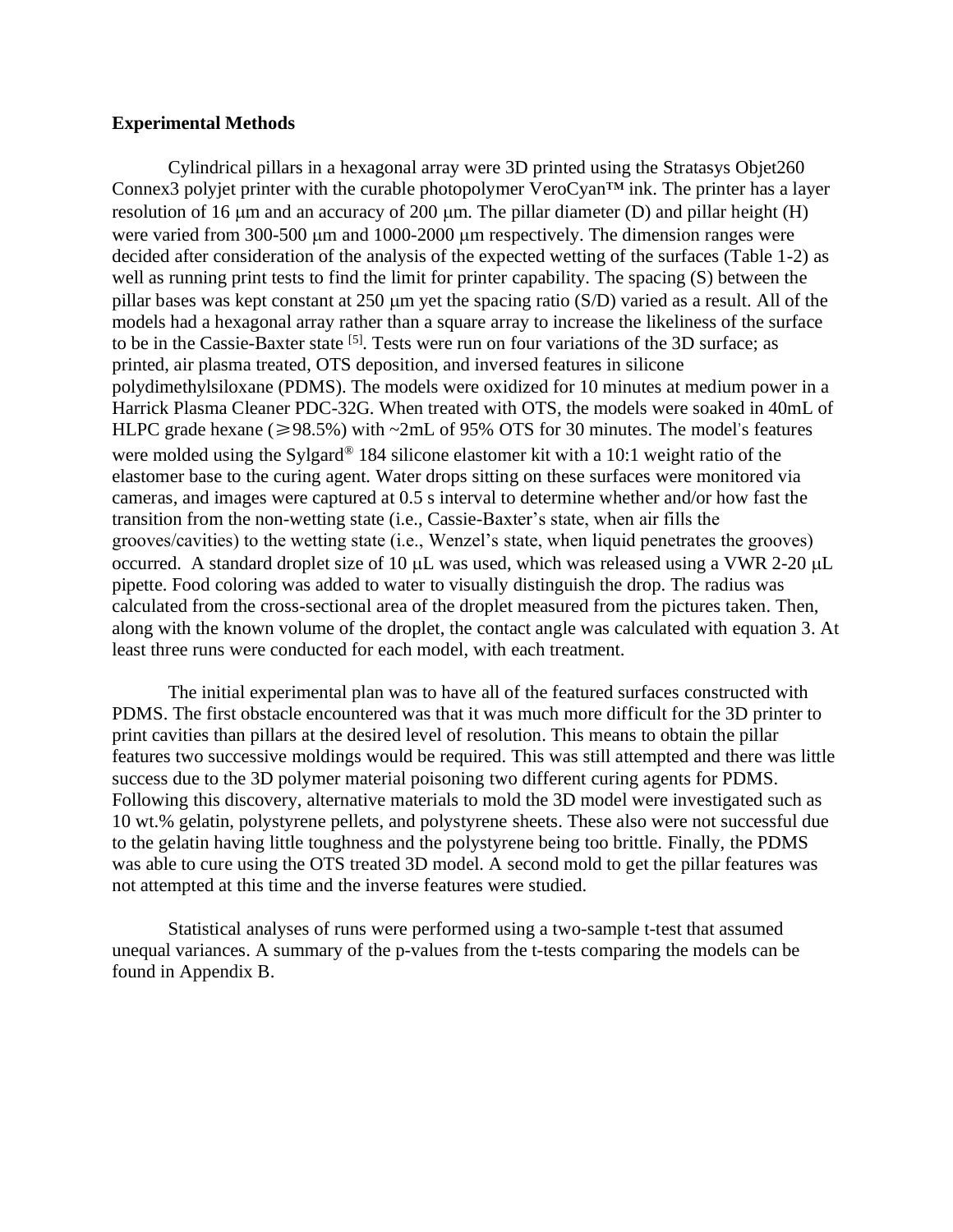

**Figure 5.** The aerial views of the 3-D model diameter variations studied. a. D500 H1000 S250 b. D400 H1000 S250 c. D300 H1000 S250. D, H, and S represent of pillar diameter, height, and spacing respectively. The number immediately following  $D$ ,  $H$  or  $S$  is the dimension in  $\mu$ m.

## <span id="page-9-0"></span>**Data and Results**

Table 1 shows the parameters for the featured surfaces with cylindrical pillars along with the absolute value of the left-hand side quantity in equations 3 and 4. These quantities can be compared to the  $Cos\theta_s$  values of the surfaces to predict the expected state of the model. The As Printed and Air Plasma Treated models are expected to transition to the Wenzel state, while the OTS treated surface is expected to remain in the Cassie-Baxter State.

Table 1. The calculations of r and f<sub>s</sub> for the four models used in this project. D, R, S, and H represent the pillar diameter, radius, spacing, and height respectively. Three of the models had a height of 1000um with varying diameters while one had a height of 2000um.

|                  |                  |                  |       | H (µm): | 1000                 | H (µm): | 2000    |
|------------------|------------------|------------------|-------|---------|----------------------|---------|---------|
| $D \text{ (µm)}$ | $R \text{ (µm)}$ | $S+D$ ( $\mu$ m) | $f_s$ |         | $1-f_s$<br>$r - f_s$ |         | $1-f_s$ |
| 300              | 150              | 550              | 0.270 | 4.60    | 0.169                |         | -       |
| 400              | 200              | 650              | 0.343 | 4.43    | 0.160                |         |         |
| 500              | 250              | 750              | 0.403 | 4.22    | 0.156                | 7.45    | 0.08    |

**Table 2.** The measured apparent contact angles of water for the flat surfaces studied along with the cosine of the contact angle. The As Printed and Air Plasma Treated models, when evaluated with equation 3, are predicted to transition to the Wenzel state. The OTS treated and PDMS models, when evaluated with equation 4, are predicted to remain in the Cassie-Baxter State with the exception of the 300 µm Diameter PDMS surface.

| <b>Surface</b>     | $\theta_{s}$ | $\bf{Cos}\theta_s$ |
|--------------------|--------------|--------------------|
| As Printed         | 75.3         | 0.253              |
| Air Plasma Treated | 33.7         | 0.832              |
| <b>OTS</b> Treated | 118.8        | $-0.482$           |
| <b>PDMS</b>        | 99 4         | $-0.163$           |

The as printed model was hydrophilic due to the resin used being somewhat polar, which caused the droplets to easily wet the surface. As shown in Figure 6, when the diameter of the pillars decreased on the as printed model, the time to wet and the apparent contact angle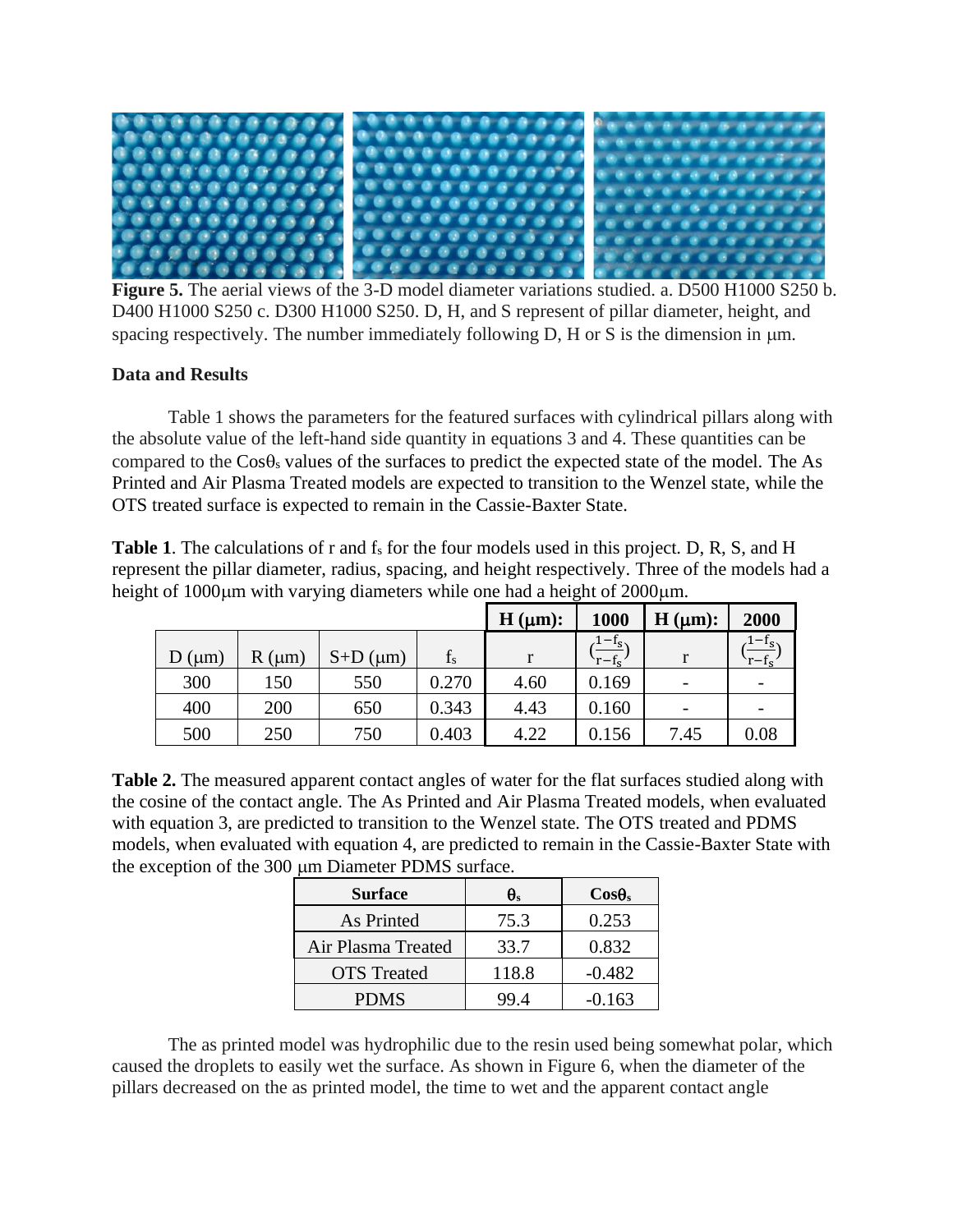increased (Table 3). The height increase did not make a significant impact on the time to wet (blue vs. yellow bar Figure 6), even though the apparent contact angle increased (Table 3).





When the models were oxidized the surface became extremely hydrophilic as expected. The contact angle on the flat surface dropped from  $76.1\pm5.8^{\circ}$  to a value of  $33.7\pm8.6^{\circ}$ , and the droplets wet the surface and penetrated into the features almost instantaneously. For the surface treatments that did not wet instantaneously, example time scales for the droplet behavior are depicted in Figure 7.

The OTS treatment prolonged water droplets from penetrating into the features. When changing the diameter from  $500\mu$ m to  $300\mu$ m, some penetration of water droplets into the features was observed, which suggests the limit for a hydrophobic surface. The drop evaporated from the surface of the remaining models, and the height increase decreased the evaporation time (Figure 6) and significantly increased the contact angle (Table 3). Unlike the OTS treatment, all of the inversed features PDMS models resulted in the droplet evaporating and never wetting the cavities. The apparent water contact angle varied insignificantly for changes in diameter in models for the hydrophobic surface treatments (Table 3).

Estimated contact angles for all of the models were calculated using the Wenzel's and Cassie-Baxter's relations (equations 1-2), and are listed along with the measured value in Table 3. Details of the contact angle calculations can be found in Appendix A (Table A.2-3).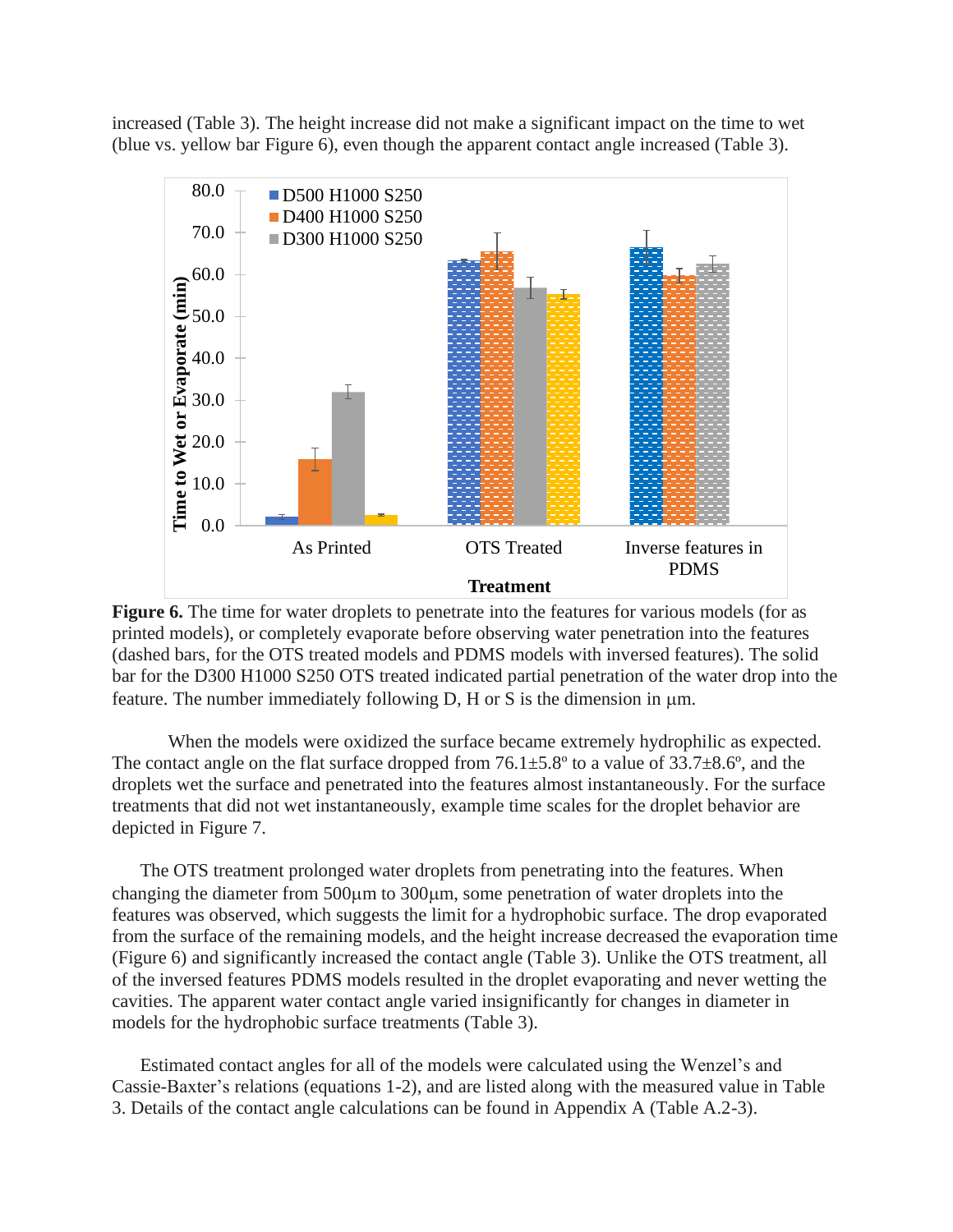

Figure 7. The time scale from when a 10  $\mu$ L water droplet was initially placed on the surface of a a). D400 H1000 S250 as printed model b). D500 H1000 S250 OTS treated model c). D300 H1000 S250 inverse features in PDMS model.

**Table 3.** The Apparent water contact angles (in degrees) on the flat surfaces (of the polymer used for 3-D printing and PDMS) and models of various features summarized for the four treatments. The measured and estimated (equation 1-2) values are listed.

|                                  |           | <b>Flat</b><br><b>Surface</b> | <b>D500</b><br><b>H1000</b><br><b>S250</b>                            | <b>D400</b><br>H1000<br><b>S250</b> | <b>D300</b><br><b>H1000</b><br><b>S250</b> | <b>D500</b><br>H <sub>2000</sub><br><b>S250</b> |  |
|----------------------------------|-----------|-------------------------------|-----------------------------------------------------------------------|-------------------------------------|--------------------------------------------|-------------------------------------------------|--|
|                                  | Measured: | $76.1 \pm 5.8$                | $111.0 \pm 4.4$                                                       | $117.3 \pm 7.1$                     | $124.4 \pm 5.7$                            | $135.3 \pm 4.9$                                 |  |
| <b>As Printed</b>                |           | <b>Wenzel Estimation:</b>     |                                                                       |                                     | 0                                          |                                                 |  |
|                                  |           | Cassie-Baxter Estimation:     | 120.0                                                                 | 125.0                               | 131.7                                      | 120.0                                           |  |
| Measured:<br><b>Air Plasma</b>   |           | $33.7 + 8.6$                  | $\sim 0$ , the droplets penetrated into the features instantaneously. |                                     |                                            |                                                 |  |
| <b>Treated</b>                   |           | <b>Wenzel Estimation:</b>     | $\Omega$                                                              |                                     |                                            |                                                 |  |
|                                  | Measured: | $118.8 \pm 5.1$               | $115.0 \pm 1.5$                                                       | $116.7 + 4.7$                       | $127.1 + 8.1$                              | $171.2 \pm 15.2$                                |  |
| <b>OTS</b><br><b>Treated</b>     |           | Wenzel Estimation:            |                                                                       |                                     | 180                                        |                                                 |  |
| <b>Cassie-Baxter Estimation:</b> |           |                               | 142.3                                                                 | 145.3                               | 149.3                                      | 142.3                                           |  |
| <b>Inverse</b>                   | Measured: | $99.4 \pm 8.9$                | $102.3 \pm 6.2$                                                       | $103.2 \pm 6.7$                     | $101.7 \pm 4.5$                            |                                                 |  |
| features in                      |           | <b>Wenzel Estimation:</b>     | 133.4                                                                 | 136.1                               | 138.4                                      | 180                                             |  |
| <b>PDMS</b>                      |           | Cassie-Baxter Estimation:     | 131.5                                                                 | 135.4                               | 140.7                                      | 131.5                                           |  |

(Note: D, H, and S represent the pillar diameter, height, and spacing, respectively. The number immediately following each letter is its dimension in  $\mu$ m. There is no statistically significant difference between the water contact angles of the inversed features in PDMS. The apparent water contact angle was measured within 2s of placing the water drop on the surface).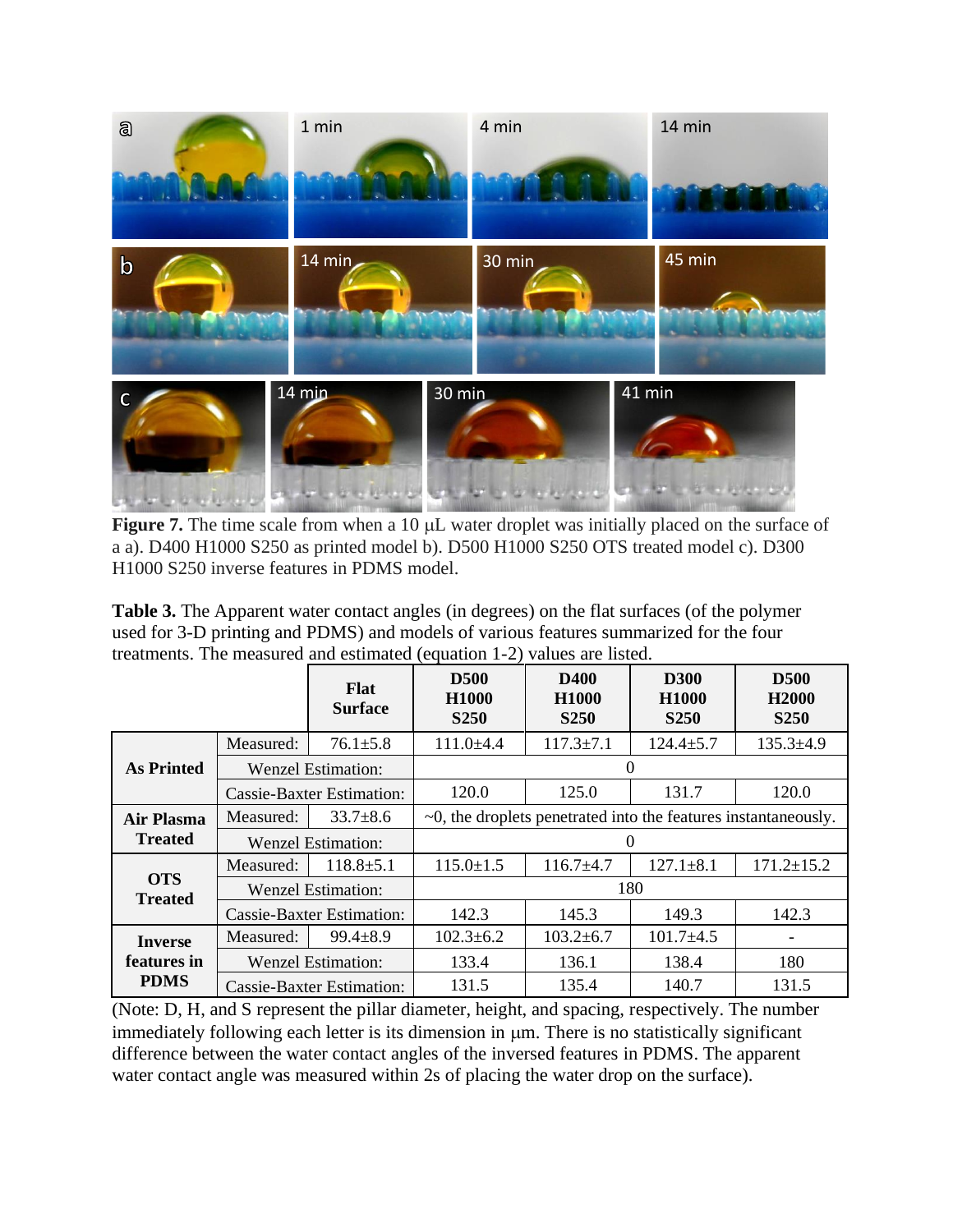#### <span id="page-12-0"></span>**Discussion and Analysis**

The criteria for the Wenzel's state correlation (equation 3) were met for As Printed and Air Plasma Treated models. In all of the experimental runs, Wenzel's state correlation accurately predicted the transition to the droplet wetting the surface. The Wenzel's estimated contact angle (Table 3) of 0º for both models indicates a droplet completely spread over the surface, which was also supported by the experimental observation of the water droplet penetrating the grooves. Though the droplet eventually wet the surface of the As Printed models, the contact angles, measured right at the time when the droplet is placed on the surface, closely match the Cassie-Baxter's estimation.

The OTS treated and PDMS models, when evaluated with the Cassie-Baxter's state criteria (equation 4), were predicted to remain in the Cassie-Baxter's state with the exception of the 300 µm diameter PDMS surface. Experimentally, water droplets on the inverse features in PDMS models never penetrated the cavities while the D300 H1000 S250 OTS Treated model showed some droplet penetration into the features. Experimentally, the increase in height led to an increase in apparent water contact angle (from 115° to 171°) for the OTS treated model, indicating a superhydrophobic surface. Yet the estimated contact angle using the Cassie-Baxter's equation does not increase when the height increases, as the equation has no dependency on height. Only the Wenzel's equation varies with height due to the surface roughness. The observed contact angle trend could be due to slight penetration of the water droplet into the grooves as a result of the rounded tops of the cylindrical pillars. Therefore, the water droplet would not entirely be in Cassie-Baxter's state as indicated, but an intermediate state while the drop completely evaporated (still never wetting the surface), and surface roughness would have an effect.

A possible source for error in the measured contact angle could be a result of the volume of the water droplet being slightly less than the desired  $10\mu L$ . As a result, the radius measurement would inversely overestimate or underestimate the contact angle. The measured contact angle calculations also assume the shape of the droplet to be a perfect sphere, which would also contribute to error if that is not the case.

The geometry parameters, in the sub-millimeter to millimeter range we studied, for the inverse features in PDMS had little effect on the time for the droplet to penetrate (or more accurately not penetrate) into the grooves and had no effect on the apparent water contact angle. Thus, for the hydrophobic models, the surface wettability was more significant to water penetration into the porous features than the geometry, especially the inversed PDMS features (Table 3).

While it was our intention to generate much smaller feature sizes for this study, the 3D printer we used had size limitations. In order to obtain the desired small features, the spacing was not varied and the height could only be varied slightly. As a result, the variations of the r and f<sup>s</sup> values were not as large as we had hoped for. In the future with a more capable 3D printer, it would be desirable to study surfaces with smaller pillar diameter, spacing, and varying heights, which would likely obtain more insightful results on the effects of features on liquid penetration. The 3D printer had additional printing limitations that resulted in the pillars having rounded tops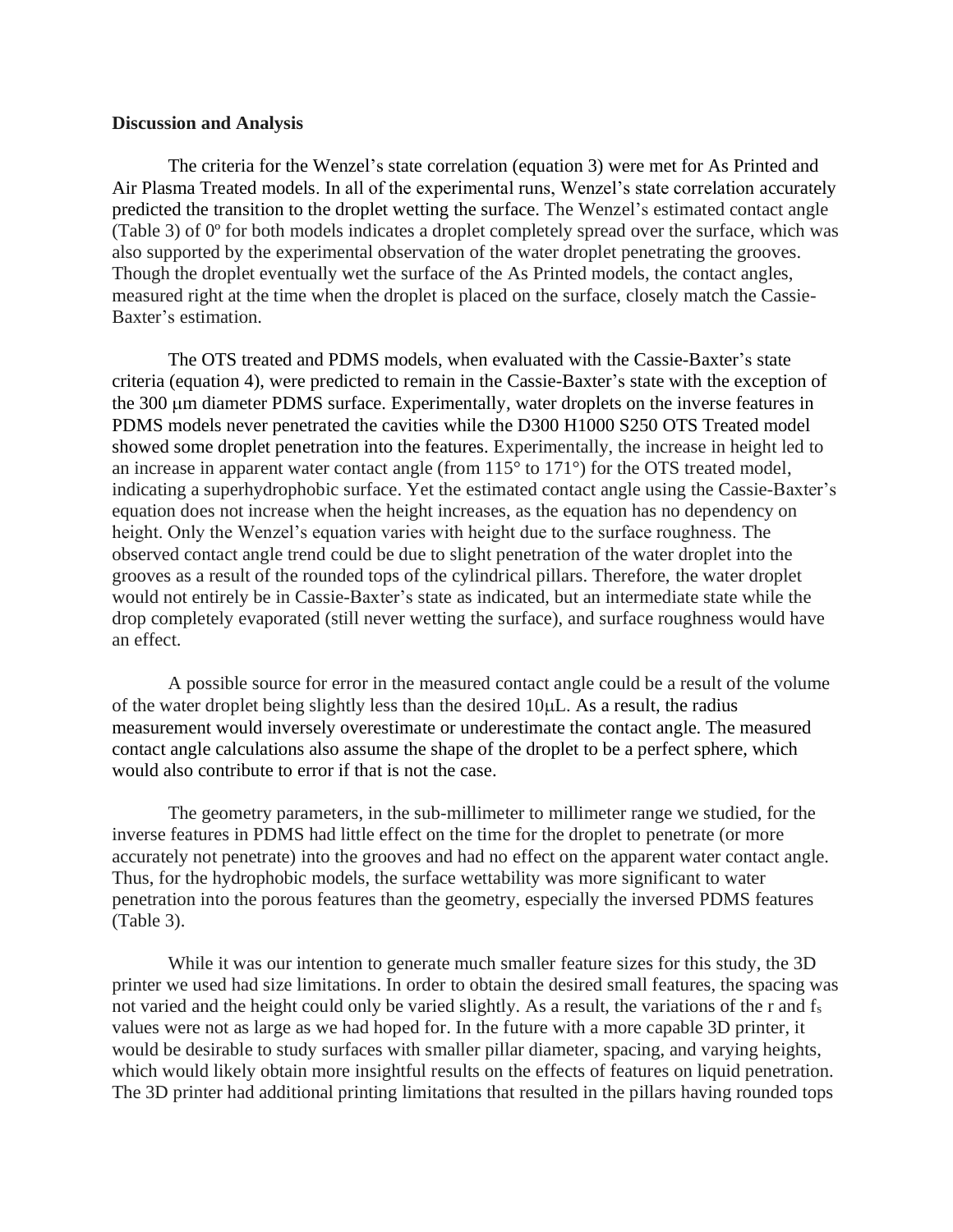(see Figure 4a-b) instead of the desired flat tops. That downward angle contributed to the droplet more easily wetting the surface. This is ideal for a hydrophilic surface, but a flat or concave top would create a more liquid repelling surface [5].

Steps for further research would include investigating additional geometry dimensions and arrays, other liquids, and droplet volume. This research builds upon previous studies and technical reports concerning droplet behavior and surface features. Murakami et al. studied the transition of the Cassie-Baxter state to the Wenzel state with a hydrophobic cycloolefin polymer surface and liquids such as water and various ionic liquids. It was concluded that the transition state occurs when the energy barrier, primarily from the Laplace pressure, is overcome <sup>[6]</sup>. Lee et al. studied the wetting transition of water on cylindrical pillars in PDMS by only varying the spacing ratio. The diameter and height of the pillars was 105 microns and 150 microns, respectfully, and the spacing was varied from 100-340 microns. As the spacing ratio increased the contact angle increased to a peak of S/D~2 and then decreased. It was observed that the transition state occurred between a spacing ratio of  $\sim$ 2-3<sup>[7]</sup>.

The wetting transition of cavities in silicone oxide, a hydrophilic material, was studied and researchers found that a smaller intrinsic contact angle decreased the time to wet [8]. With the hydrophilic surface it was found that anionic, nonionic, and cationic surfactants had the highest to lowest cavity wetting rate <sup>[8]</sup>. There's significant research being done on this topic, and this project adds an additional perspective to the existing knowledge base.

#### <span id="page-13-0"></span>**Literature Cited**

- [1] Yang, Y., Li, X., Zheng, X., Chen, Z., Zhou, Q., & Chen, Y. "3D-Printed Biomimetic Super-Hydrophobic Structure for Microdroplet Manipulation and Oil/Water Separation." *Advanced Materials*, vol. 30, 2018, pp. 1-11., doi:10.1002/adma.201704912.
- [2] Ensikat, Hans J et al. "Superhydrophobicity in perfection: the outstanding properties of the lotus leaf." *Beilstein journal of nanotechnology* vol. 2, 2011, pp. 152-61. doi:10.3762/bjnano.2.19
- [3] Nørgaard, T., and Dacke, M. "Fog-basking behavior and water collection efficiency in Namib Desert Darkling beetles." *Frontiers in zoology* vol. 7 23. 16, 2010, doi:10.1186/1742- 9994-7-23
- [4] Comanns, P., Buchberger, G., Buchsbaum, A., Baumgartner, R., Kogler, A., Bauer, S., Baumgartner, W. "Directional, passive liquid transport: the Texas horned lizard as a model for a biomimetic 'liquid diode'". *J. R. Soc. Interface,* vol. 12, 2015. doi: 10.1098/rsif.2015.0415
- [5] Jung, K., Lee, D. "Fundamental Studies on Cassie equation and Cassie-Baxter to Wenzel Transition." *Graduate School of UNIST*. 2019.
- [6] Murakami, D., et al. "Wetting Transition from the Cassie–Baxter State to the Wenzel State on Textured Polymer Surfaces." *Langmuir*, vol. 30, no. 8, 2014, pp. 2061–2067. doi:10.1021/la4049067.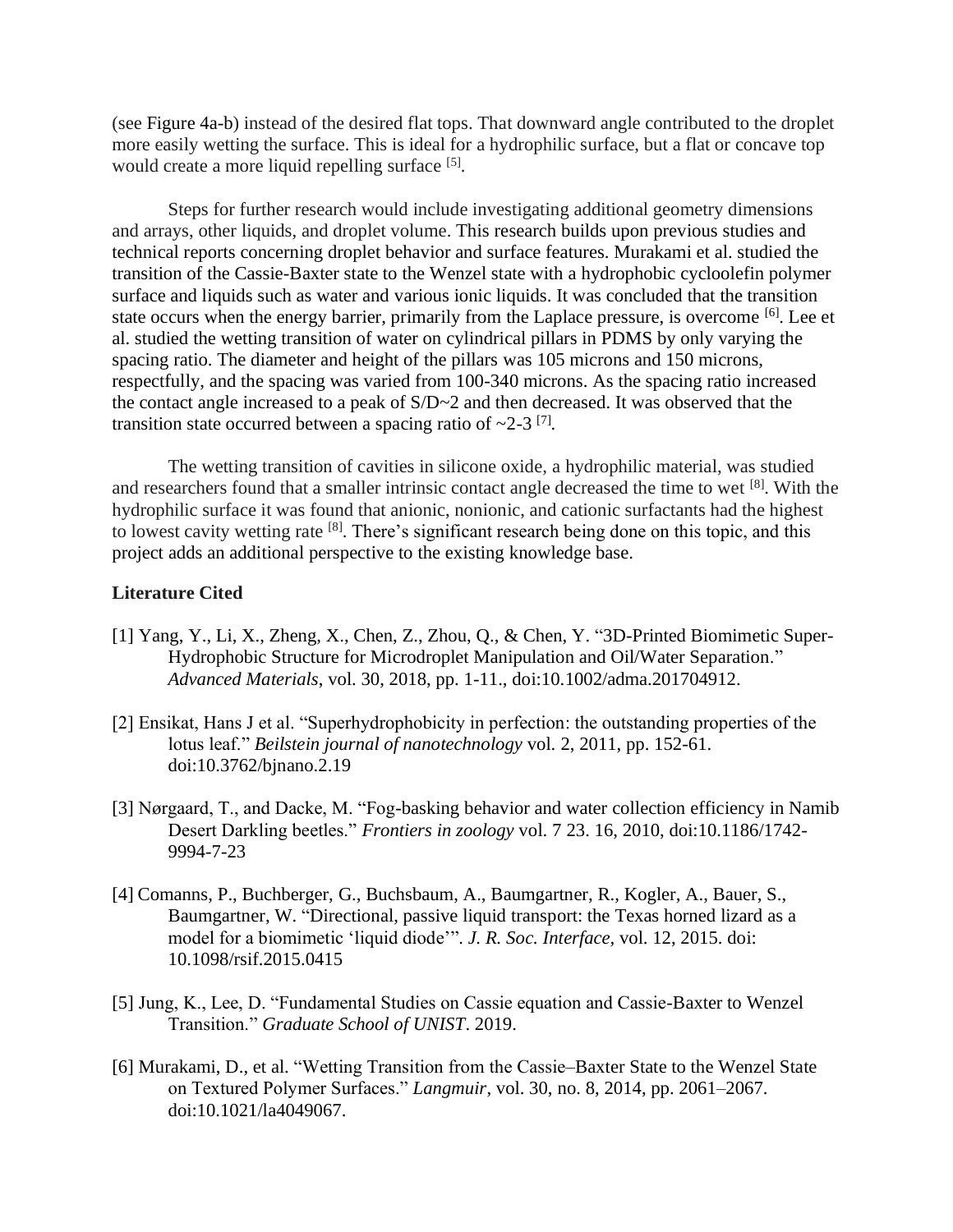- [7] Lee, J., Gwon, H., Lee, S., & Cho, M. "Wetting Transition Characteristics on Micro structured Hydrophobic Surfaces." *Materials Transactions*, vol. 51 no. 9, 2010, pp 1709- 1711., doi: 10.2320/matertrans.M2010118.
- [8] Seo, D., et al. "Rates of Cavity Filling by Liquids." *Proceedings of the National Academy of Sciences*, vol. 115, no. 32, 2018, pp. 8070–8075. doi:10.1073/pnas.1804437115.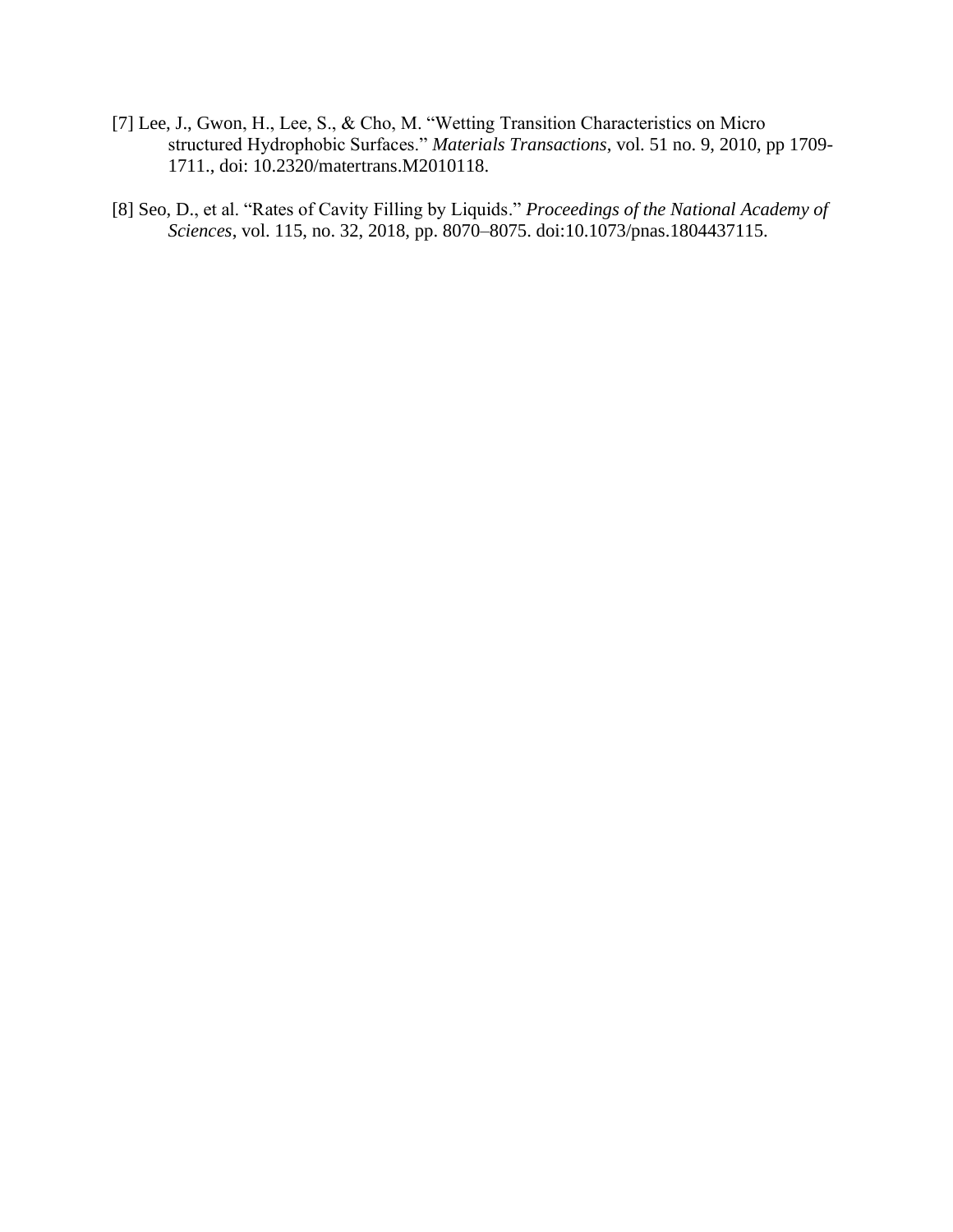## **Appendices**

# <span id="page-15-1"></span><span id="page-15-0"></span>**Appendix A: Additional Figures/Tables**

**Table A.1.** The time (in minutes) to wet the models of various features are summarized. The grey boxes represent the models that the droplet did not penetrate the grooves in the surface and instead the droplet completely evaporated at the end of the monitoring period.

|                             | <b>D500 H1000 S250</b> | <b>D400 H1000 S250</b> | <b>D300 H1000 S250</b> | D500 H2000 S250 |
|-----------------------------|------------------------|------------------------|------------------------|-----------------|
| <b>As Printed</b>           | $2.1 \pm 0.6$          | $15.9 + 2.7$           | $32.0 \pm 1.7$         | $2.5 \pm 0.3$   |
| <b>OTS</b> Treated          | $63.2 \pm 0.3$         | $65.5 + 4.4$           | $56.8 \pm 2.5$         | $55.3 \pm 1.1$  |
| Inverse features<br>in PDMS | $66.4 + 4.1$           | $59.7 \pm 1.8$         | $62.5 \pm 1.9$         |                 |



**Figure A.1.** The apparent water contact angles on the flat surfaces (of the polymer used for 3-D printing) and models of various features summarized for the four treatments.

|                        |              | <b>As Printed</b> | <b>Air Plasma</b><br><b>Treated</b> |                  | <b>OTS</b> Treated |                   |              | <b>Inverse Features in</b><br><b>PDMS</b> |
|------------------------|--------------|-------------------|-------------------------------------|------------------|--------------------|-------------------|--------------|-------------------------------------------|
|                        | $\cos\theta$ | $\theta$          | $\cos\theta$                        | $\theta$         | $\cos\theta$       | $\theta$          | $\cos\theta$ |                                           |
| <b>D500 H1000 S250</b> | 1.015        | Assume            | 3.513                               | Assume           | $-2.036$           | Assume            | $-0.687$     | 133.4                                     |
| <b>D400 H1000 S250</b> | .066         | $0^{\circ}$       | 3.688                               | $0^{\circ}$      | $-2.138$           | $180^\circ$       | $-0.721$     | 136.1                                     |
| <b>D300 H1000 S250</b> | .105         | since             | 3.823                               | since            | $-2.216$           | since             | $-0.748$     | 138.4                                     |
| D500 H2000 S250        | .790         | $\cos\theta > 1$  | 6.195                               | $\cos\theta > 1$ | $-3.591$           | $\cos\theta < -1$ | $-1.211$     | Assume 180°                               |

**Table A.2.** The calculated values for the contact angle (in degrees) using the Wenzel's estimation (equation 1) of the features for the various treatments.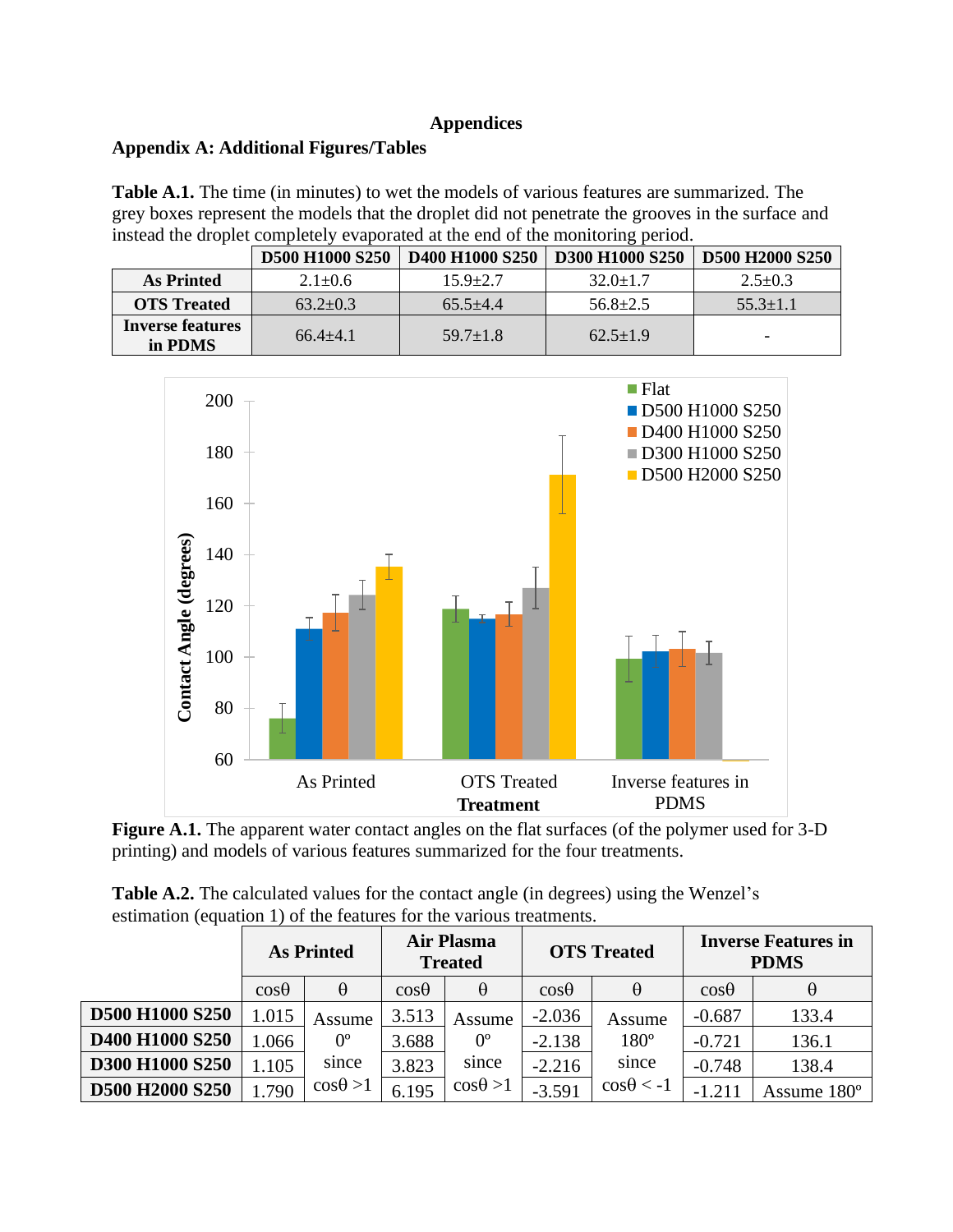|                 | <b>As Printed</b> |          | <b>OTS</b> Treated |          | <b>Inverse Features</b><br>in PDMS |          |
|-----------------|-------------------|----------|--------------------|----------|------------------------------------|----------|
|                 | $\cos\theta$      | $\theta$ | $\cos\theta$       | $\theta$ | $\cos\theta$                       | $\theta$ |
| D500 H1000 S250 | $-0.500$          | 120.0    | $-0.791$           | 142.3    | $-0.662$                           | 131.5    |
| D400 H1000 S250 | $-0.574$          | 125.0    | $-0.822$           | 145.3    | $-0.712$                           | 135.4    |
| D300 H1000 S250 | $-0.665$          | 131.7    | $-0.860$           | 149.3    | $-0.774$                           | 140.7    |
| D500 H2000 S250 | $-0.500$          | 120.0    | $-0.791$           | 142.3    | $-0.662$                           | 131.5    |

Table A.3. The calculated values for the contact angle (in degrees) using the Cassie-Baxter's estimation (equation 2) of the features for the various treatments.

### <span id="page-16-0"></span>**Appendix B: Statistical Analysis and Results**

The p-values from two-sample t-tests that assumed unequal variances. The green values indicate the models were significantly different from one another, while the red indicates that there was no difference observed in the values for those models.

**Table B.1.** The p-values for the comparison of the time to wet the As Printed models.

|                                                     | D <sub>400</sub> H <sub>1000</sub> S <sub>250</sub> | <b>D300 H1000 S250</b>   | D500 H2000 S250 |
|-----------------------------------------------------|-----------------------------------------------------|--------------------------|-----------------|
| <b>D500 H1000 S250</b>                              | $0.7\%$                                             | $0.1\%$                  | 11.7%           |
| D <sub>400</sub> H <sub>1000</sub> S <sub>250</sub> |                                                     | $0.2\%$                  | $0.7\%$         |
| D300 H1000 S250                                     |                                                     | $\overline{\phantom{0}}$ | $0.1\%$         |

**Table B.2.** The p-values for the comparison of the time to wet the OTS treated models.

|                                                     | D <sub>400</sub> H <sub>1000</sub> S <sub>250</sub> | D300 H1000 S250 | <b>D500 H2000 S250</b> |
|-----------------------------------------------------|-----------------------------------------------------|-----------------|------------------------|
| <b>D500 H1000 S250</b>                              | 27.4%                                               | 2.4%            | $0.4\%$                |
| D <sub>400</sub> H <sub>1000</sub> S <sub>250</sub> |                                                     | 1.1%            | 0.6%                   |
| D300 H1000 S250                                     | $\overline{\phantom{0}}$                            |                 | 20.5%                  |

**Table B.3.** The p-values for the comparison of the time to wet the inverse features in PDMS.

|                                                     | D <sub>400</sub> H <sub>1000</sub> S <sub>250</sub> | <b>D300 H1000 S250</b> |
|-----------------------------------------------------|-----------------------------------------------------|------------------------|
| <b>D500 H1000 S250</b>                              | 41%                                                 | 28.4%                  |
| D <sub>400</sub> H <sub>1000</sub> S <sub>250</sub> |                                                     | $1.4\%$                |

**Table B.4.** The p-values for the comparison of the contact angles for the As Printed models.

|                                                     | D <sub>400</sub> H <sub>1000</sub> S <sub>250</sub> | <b>D300 H1000 S250</b>   | D500 H2000 S250 |
|-----------------------------------------------------|-----------------------------------------------------|--------------------------|-----------------|
| <b>D500 H1000 S250</b>                              | 13.3%                                               | 1.4%                     | $0.1\%$         |
| D <sub>400</sub> H <sub>1000</sub> S <sub>250</sub> |                                                     | 12.5%                    | 1.1%            |
| D300 H1000 S250                                     |                                                     | $\overline{\phantom{0}}$ | 3.2%            |